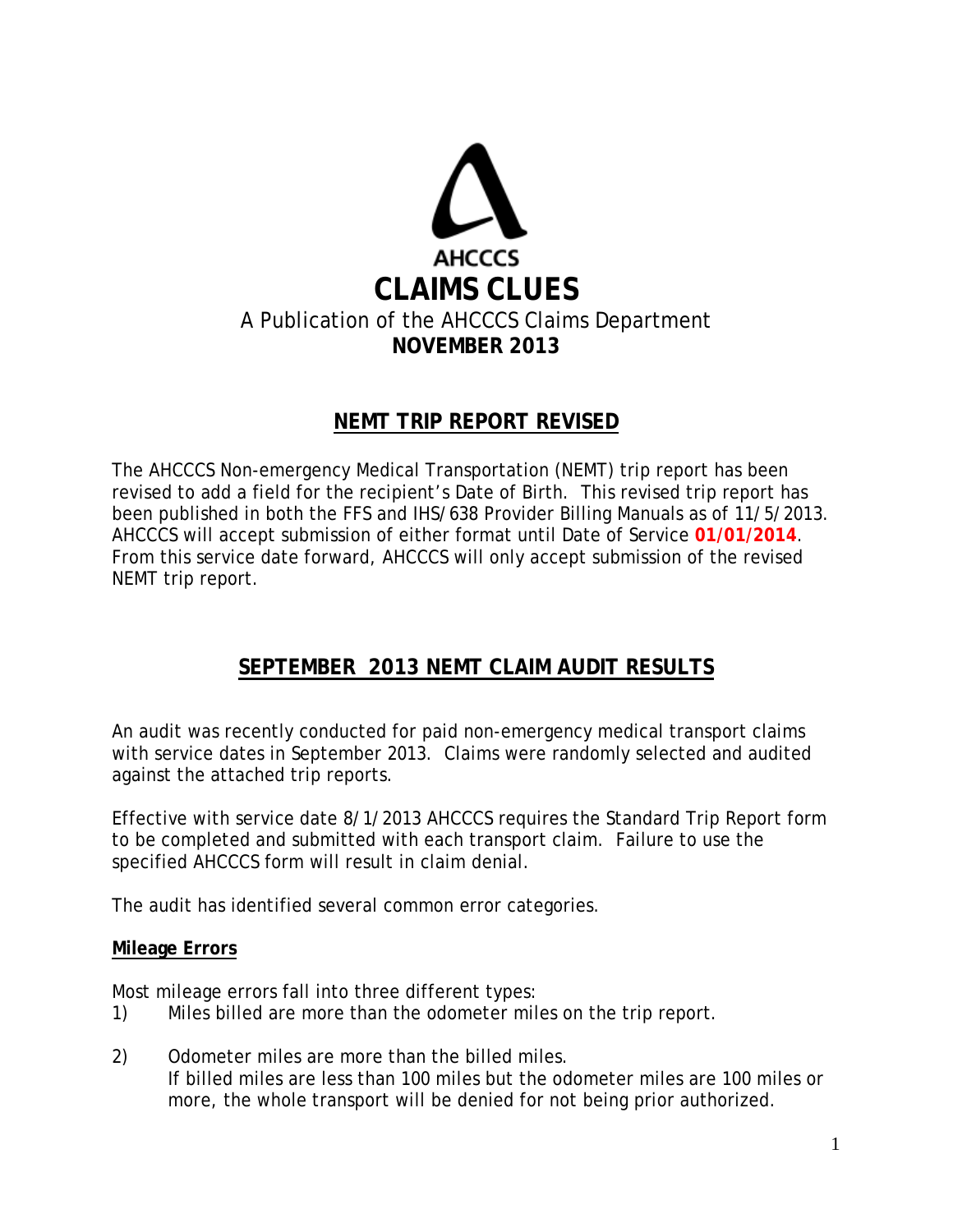3) Mileage for the first trip is different than the mileage for the return trip and no explanation is given. In most cases, these mileage differences also had transport time differences which would indicate that another stop was made and not documented.

Example: from home to clinic was 9 miles and 15 minutes; the return trip from the clinic to the same home address was 16 miles and 38 minutes. The mileage allowance for the return trip will be reduced to 9 miles as there is no explanation for the variance and no additional trip/stop was documented.

#### **Trip Reports Incomplete**

There are a number of problems that cause this error to be charged:

- Wrong trip report attached to wrong claim
- Trip report DOS does not match claim DOS
- Wrong recipient's trip report is attached to the claim
- No odometer readings as required
- No recipient signature and no explanation
- Signature is not the same name as the recipient (unescorted)
- Only page 1 of 2 was attached
- Round trip billed but only 1 way trip report
- Trip report is a blank page

#### **Wait Time**

Wait time is not appropriate:

- When more than 1 driver/vehicle is involved in the round trip
- When the driver *leaves* the location after dropping the recipient at the appointment
- Wait time is less than 30 minutes
- To bill for each recipient when all share the same transport trip

#### **TN modifier**

The TN modifier is not to be billed when the loaded mileage trip originates in the Phoenix or Tucson area.

All errors identified will be recouped and providers with error patterns will have a focused audit performed on their claims.

#### *Reminders:*

The empty box at the top left of the AHCCCS Trip Report should be completed with the provider's name, address and contact numbers. Do not submit trip reports with a blank space.

Wait time unit is 30 minutes, not 15 minutes.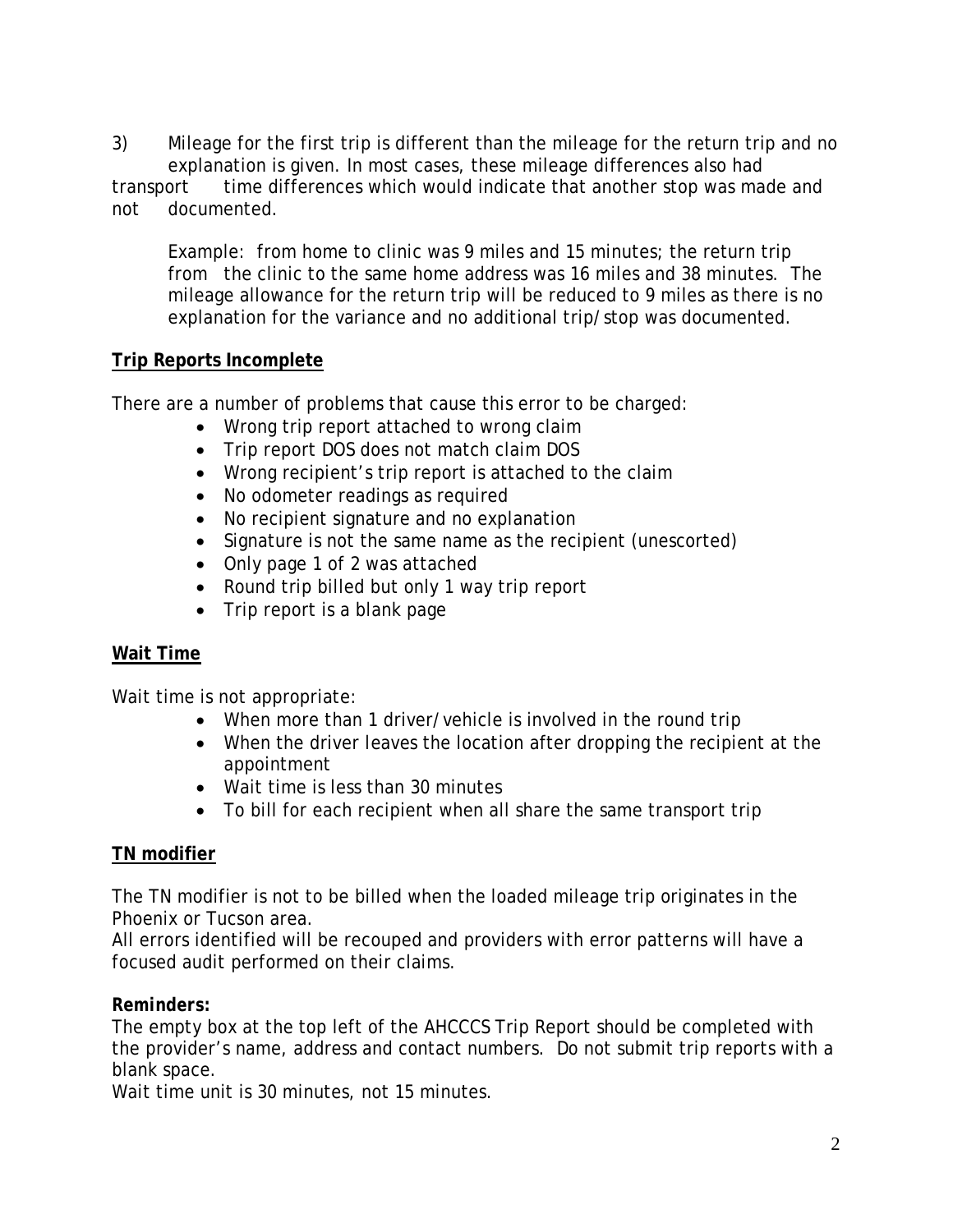AHCCCS Provider Billing Manuals for both Fee For Service (FFS) and IHS/638 are available online at [www.azahcccs.gov](http://www.azahcccs.gov/) and contain chapters for Transportation and the AHCCCS required trip report form.

# **REMINDERS FROM THE UM/CM UNIT'S PRIOR AUTHORIZATION UNIT**

**Authorization Status** - Please use the online system to check the status of your authorization requests. You can check authorization status by using the following link: <https://azweb.statemedicaid.us/Home.asp>

Providers are strongly encouraged to use the online system when requesting authorizations. Provisional authorization numbers are given at the time of online authorization entry and are then reviewed by Prior Authorization staff.

**Member Referrals for Specialty Care** - If your office is referring a member out of area for specialty services, please be sure to inquire to see if the member has personal transportation to and from their appointments. Though FFS members can receive services from any registered provider, transport will only be covered to the nearest appropriate facility when AHCCCS is covering the cost of the transport.

**99601 and 99602** – Are codes indicated for the home infusion/administration of "specialty drugs" and should not be used to bill for enteral nutrition administration.

Please fax in MD authorization requests with supporting documentation for review prior to scheduled procedures. You can fax in the documentation using the FFS Prior Authorization Request Form.

**CRS Applications**- Providers no longer need to wait until a member has been discharged from a facility to submit a CRS application. The application can now be submitted immediately. Please use the following link to view eligible CRS conditions, CRS application, and CRS application instructions: <http://www.azahcccs.gov/Commercial/CRS.aspx>